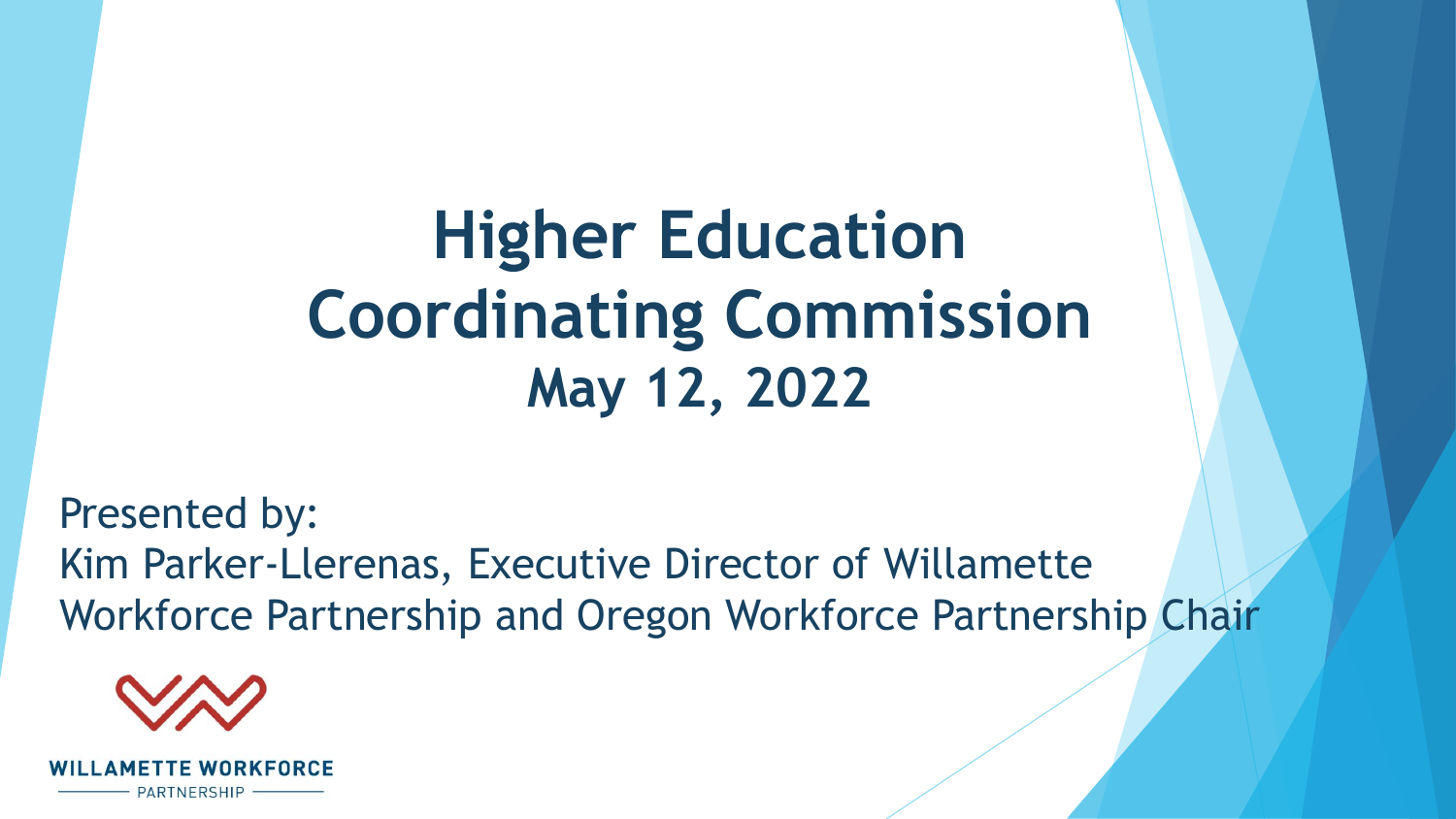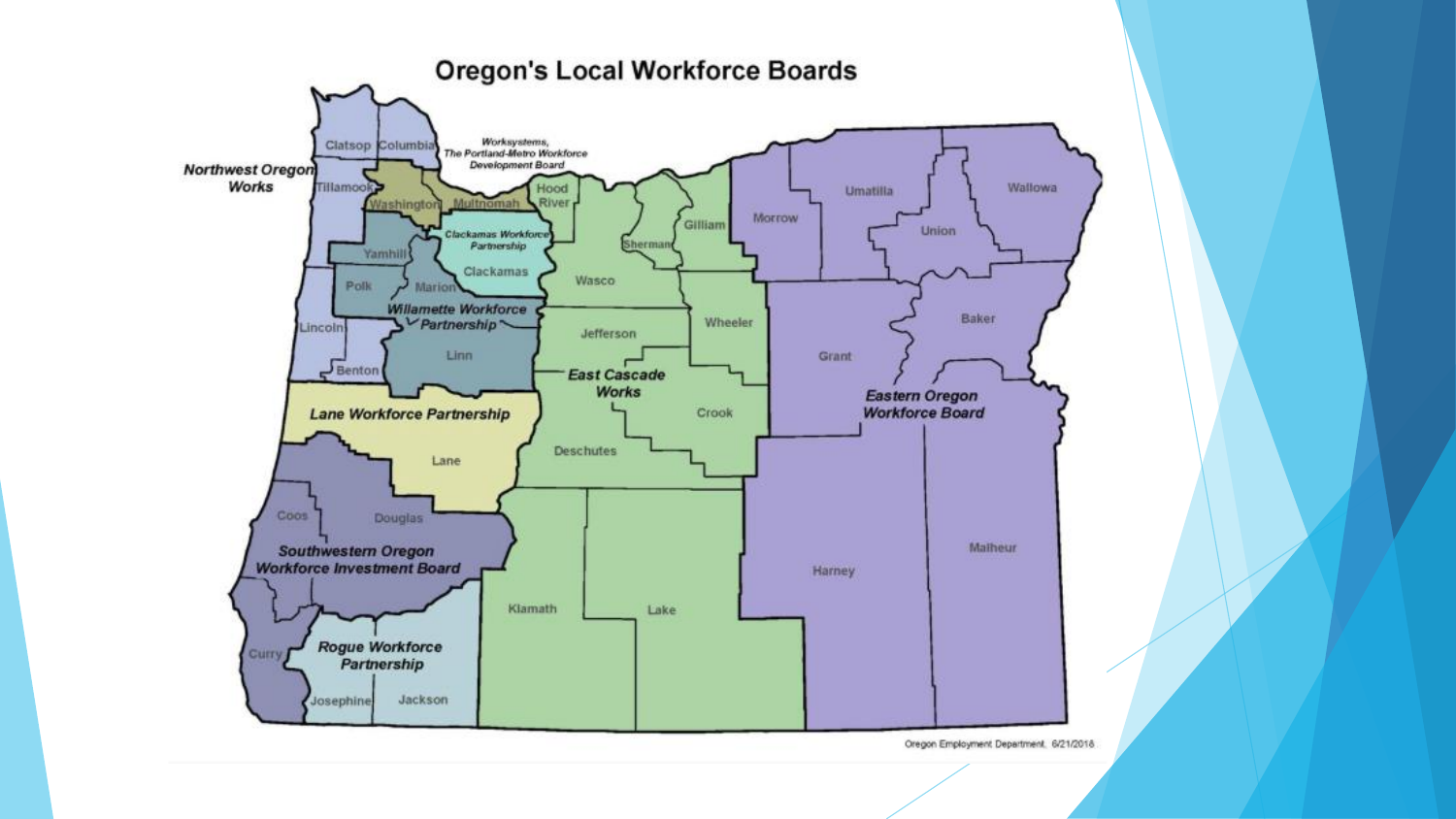## **113 Private-sector businesses sit on Local Workforce Development Boards statewide**

**We engage with additional 927 businesses in highgrowth, living-wage occupations and industries**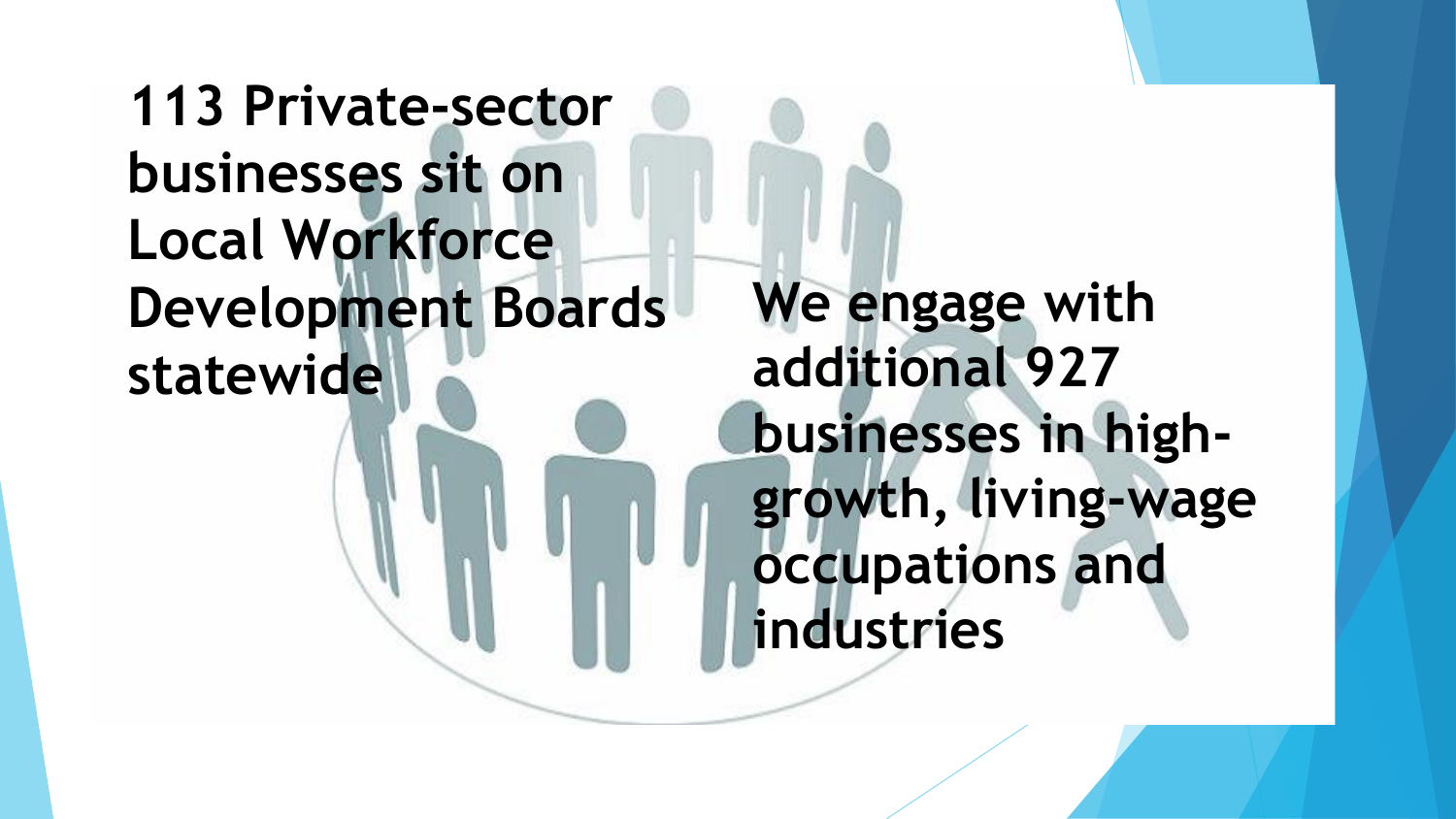# Strategic Roadmap 2021

## Vision

• Workforce Boards work toward address this vision in every element of our work by investing in individuals to achieve education, credentials, and skills needed to meet the needs of businesses and build lives that are self sufficient.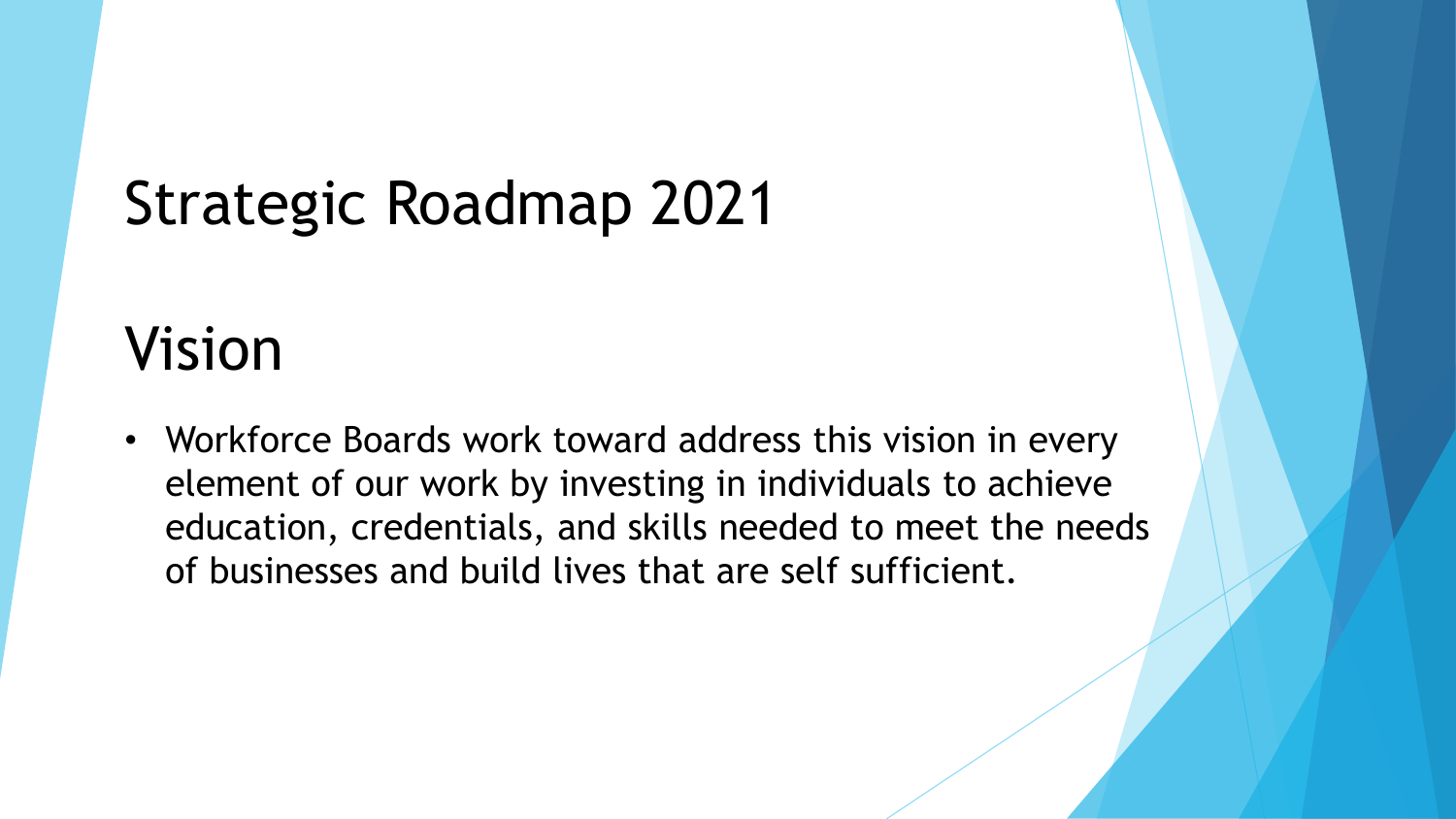# 1.Transform and innovate to serve students and learners best.

- Flexible
- Serve non traditional students
- Supportive services
- Innovation
- Access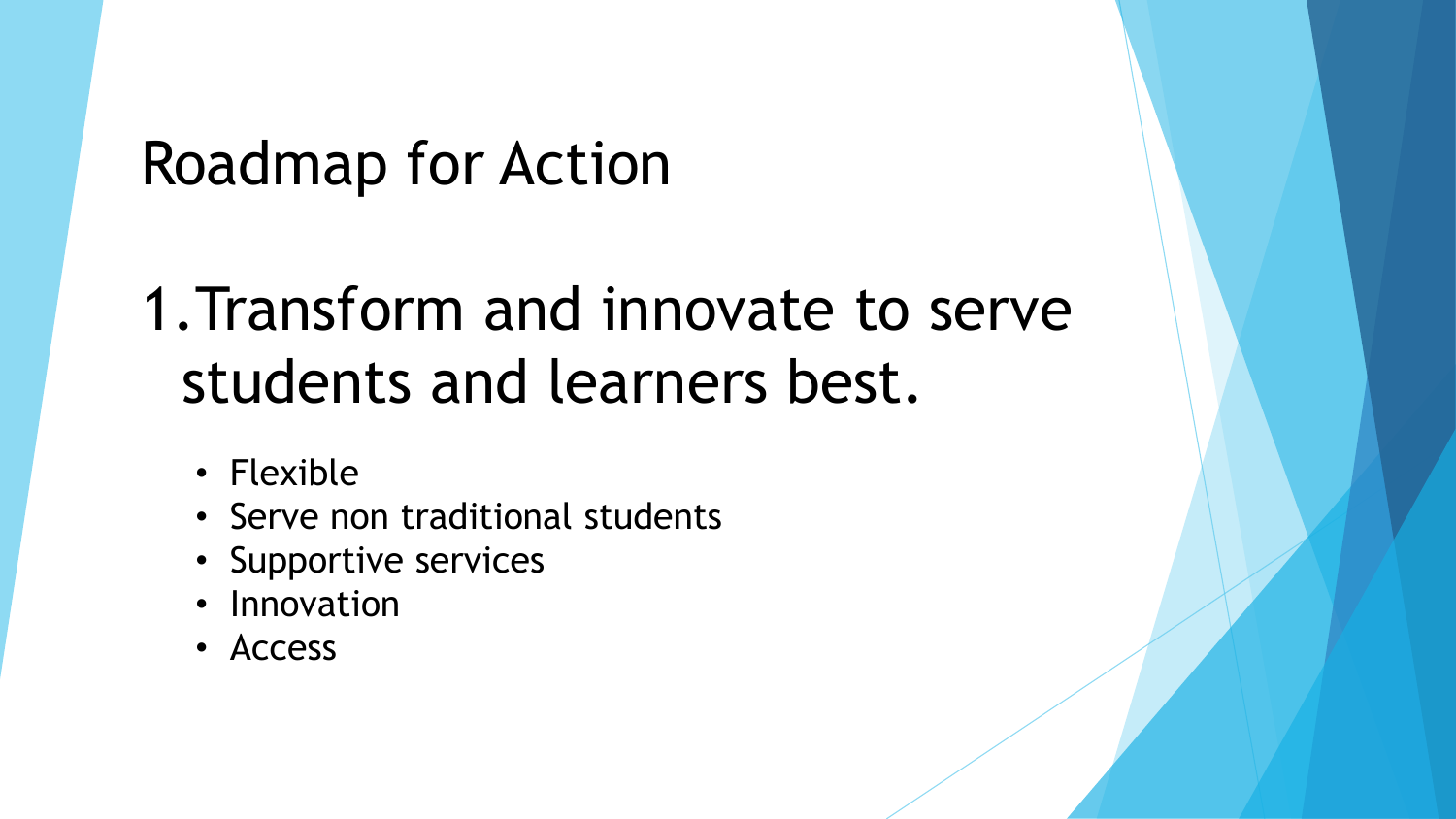2. Center higher education and workforce training capacity on current and future state needs.

- Expand education
- Fund training for participants
- Invest in training to meet the highest workforce needs
- Partnership
- Higher education institutions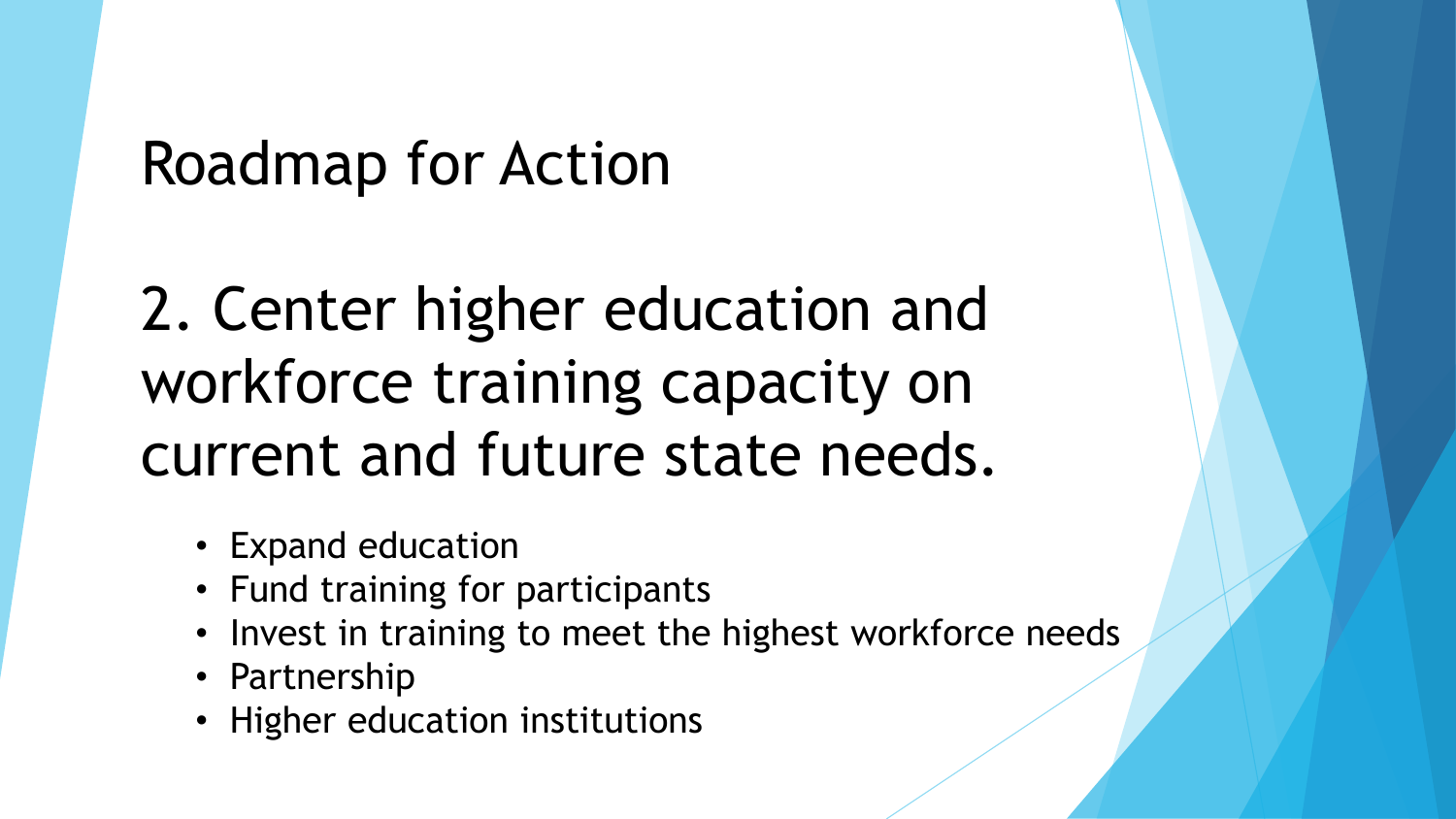# 3. Ensure that postsecondary learners can afford to meet their basic needs.

- Provide training resources for highest need individuals
- Leverage federal investments
- Fund supportive services to reduce barriers to success in training programs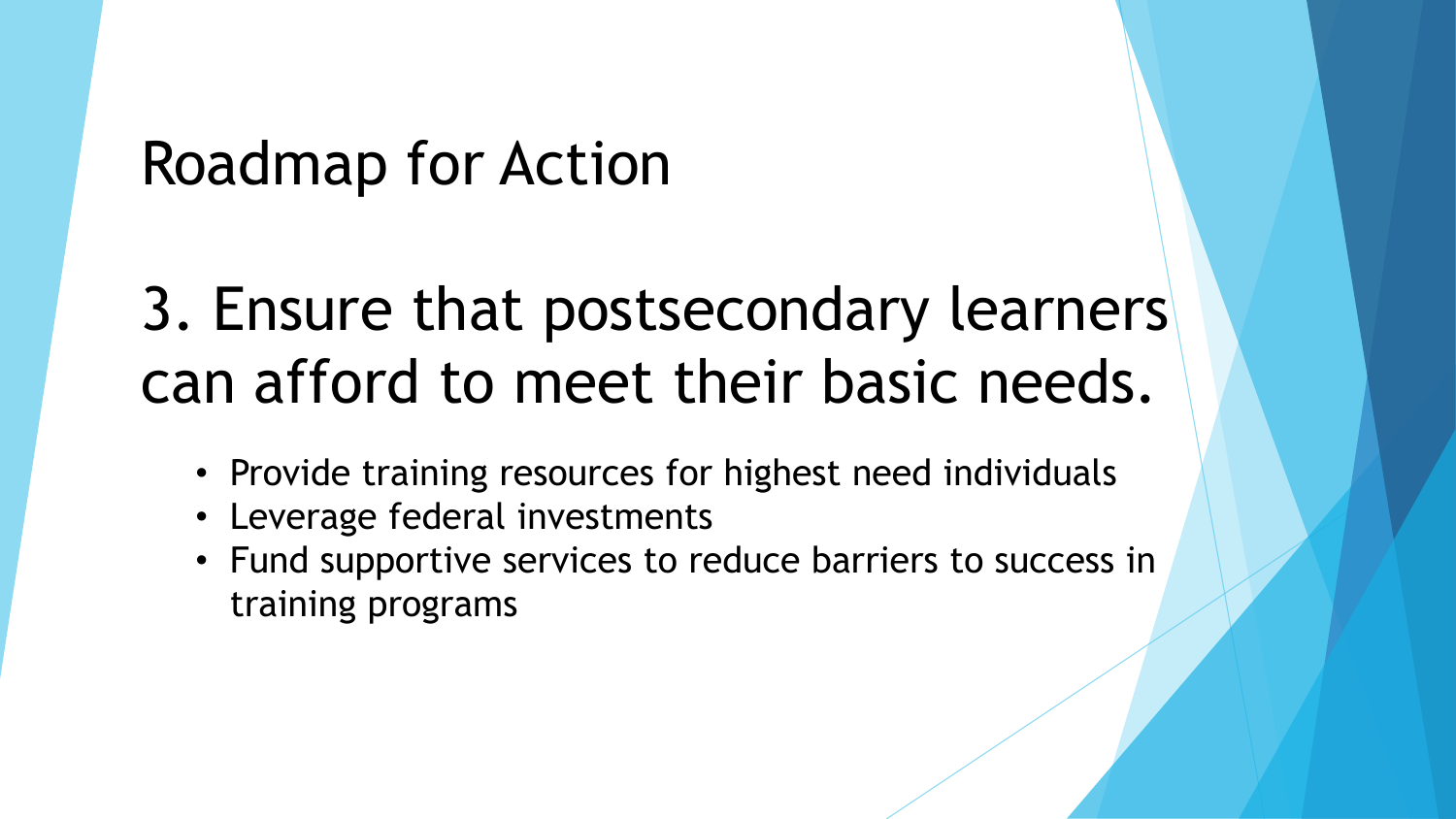4. Create and support a continuum of pathways from education and training to career.

- Work based learning on the job training, paid work experience
- Short term certification funding
- Collaboration with employers, educational institutions
- Re-entry engagement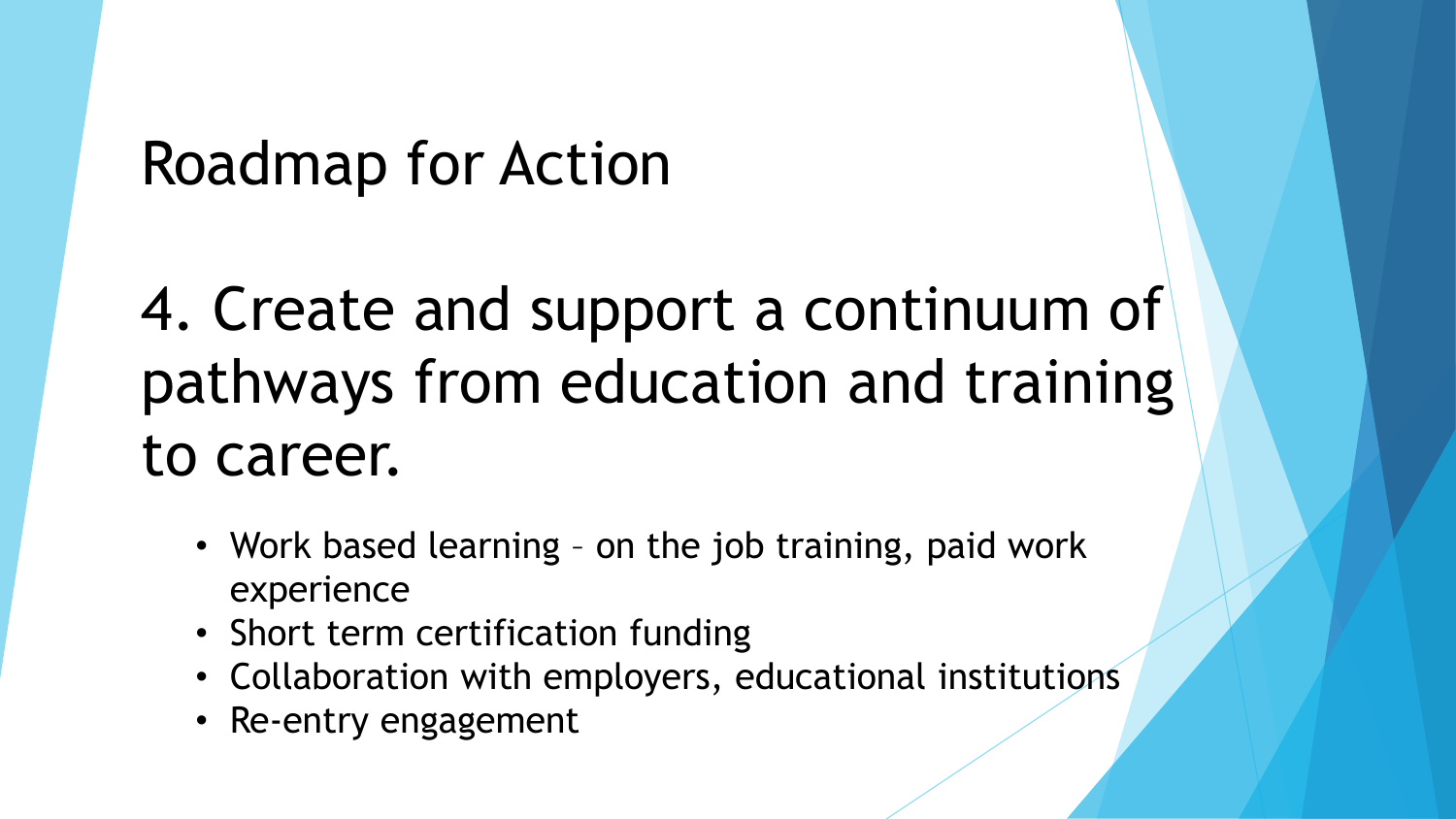# 5. Increase public investment to meet Oregon's postsecondary goals.

- Work with legislators to inform and educate
- Advocate for investment in workforce